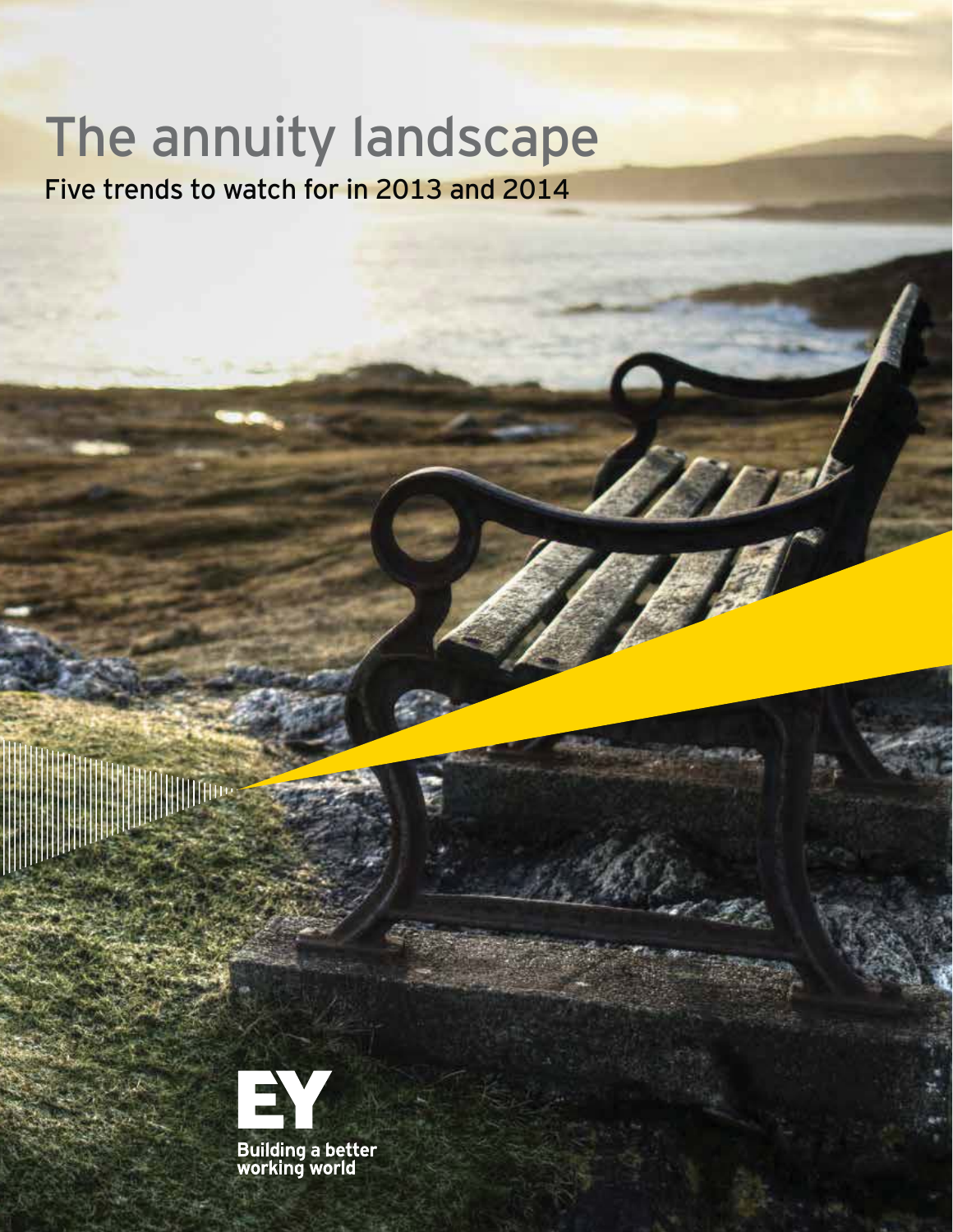# The annuity landscape

Five trends to watch for in 2013 and 2014

# Our editor and our authors:



Christopher Raham *Editor and Principal* Ernst & Young LLP christopher.raham@ey.com +1 212 773 9064



Gerry Murtagh *Assistant Director* Ernst & Young LLP gerry.murtagh@ey.com +1 212 773 5667



James Collingwood *Manager* Ernst & Young LLP james.collingwood@ey.com +1 312 879 6306



Doug French *Principal* Ernst & Young LLP doug.french@ey.com +1 212 773 4120



Ben Yahr *Manager* Ernst & Young LLP ben.yahr@ey.com +1 215 841 0577



Jacqueline Boersema *Executive Director* Ernst & Young LLP jacqueline.boersema@ey.com +1 704 331 1867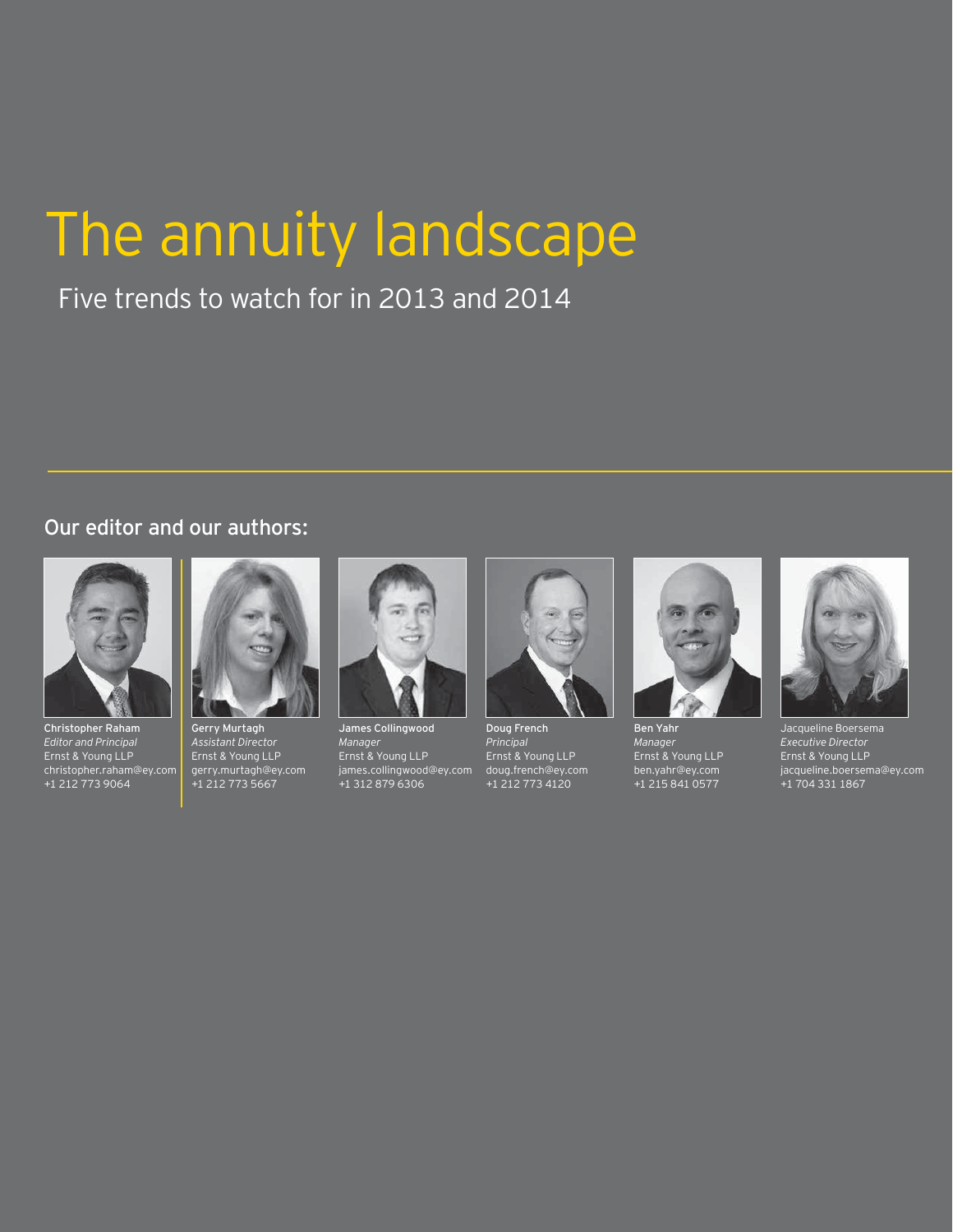

page 1

Top 5 trends in the annuity industry in 2013











The reshaping of the variable annuity market: opportunities remain for advisors who can navigate the new landscape

Hybrid products: good for clients, good for advisors?

*by James Collingwood* Can new annuity entrants fill the gap?

*by Doug French*

Top products for an advisor platform *by Ben Yahr*

Meeting suitability and other sales practices under FINRA 2111

*by Jacqueline Boersema*

*by Gerry Murtagh*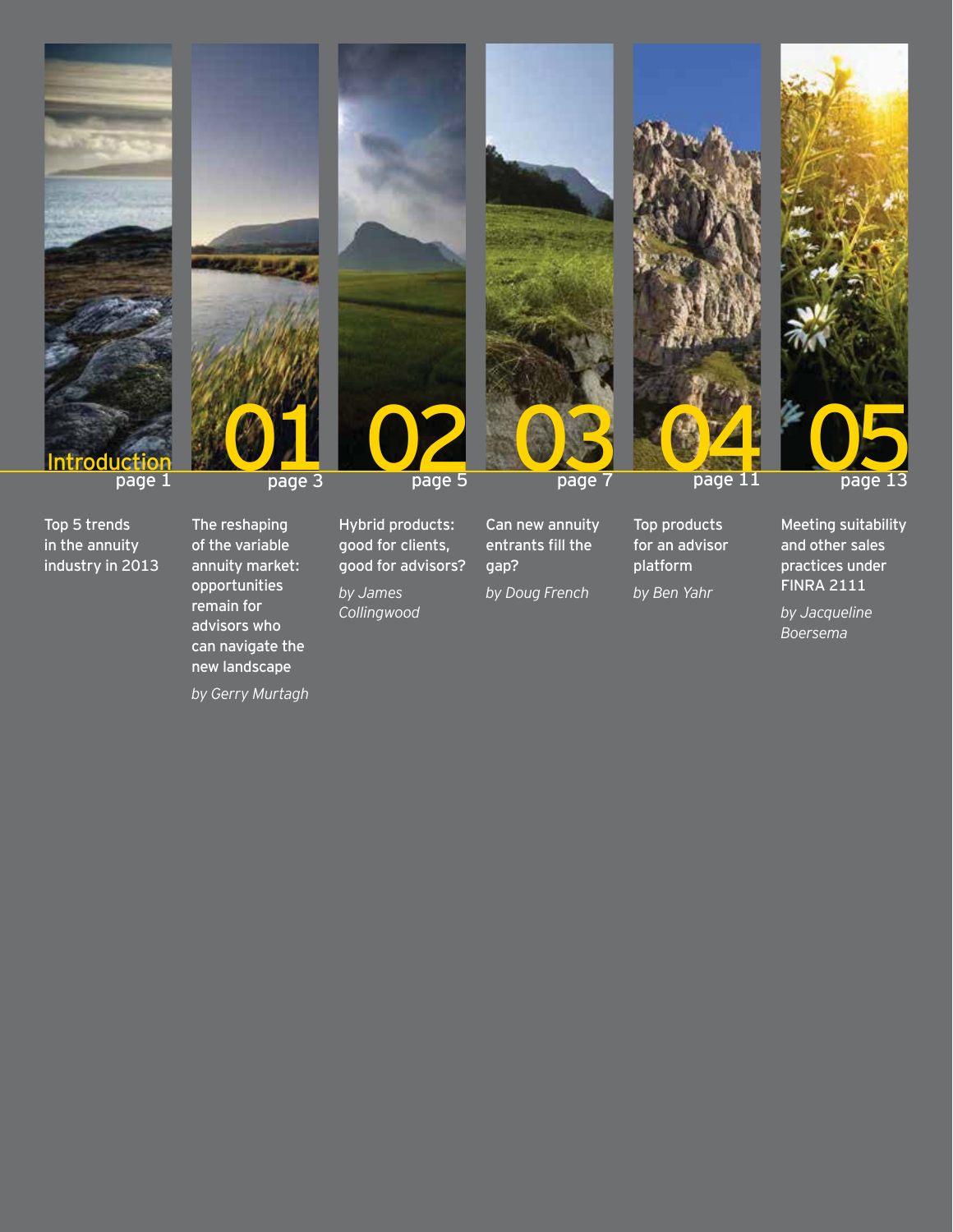

# Top 5 trends in the annuity industry in 2013

Against a backdrop of improving economic conditions in the US and the stock market reaching an all-time high, insurers continue to reposition and reinvent their products, strategies and services. These changes enable insurers to offer advisors and investors a broad range of products despite the challenges of the continuing low interest rate environment. For advisors, staying up-to-date with the changes in the market and the characteristics of the products currently available is critical to serving the needs of your clients.

In recent months we have seen John Hancock exit the annuity business altogether, while other companies have limited the amount of annuity business they accept to help actively manage their risk. Some companies have even offered to buy out the guarantees in exchange for adding a lump-sum to the client's account value. On the other hand, a few companies have made the strategic decision to add variable annuities (VAs), fixed indexed annuities or fixed annuities to their platforms. These companies hope to take advantage of the unmet marketplace needs for higher rates of return and guaranteed income.

At EY, we continuously monitor the product and solution landscape to help organizations and advisors keep abreast of the ever-changing market. We have identified five trends that will influence the annuity marketplace in 2013.

### **1. The reshaping of the VA market: opportunities remain for advisors who can navigate the new landscape**

Record low interest rates and the costly price of hedging are causing insurers to continually evaluate whether they want to remain in the VA business. Several companies will continue to curtail sales of VAs by lowering the benefits, while others will manage sales volumes by no longer accepting 1035 exchanges. Additionally, insurers will continue to drop aggressive investment options on their VAs and move customers into funds that are less volatile. It remains to be seen if additional buyout offers to contract owners will be made or expanded to other GMXB benefits.

#### **2. Hybrid products — good for clients, good for advisors?**

Companies have started to file and introduce products that are hybrids of VAs and fixed products. These products have an upside for both the company and the client due to the lower capital requirements for the company and the downside protection offered to the contract owner. As with any new offering, it is yet to be seen how these products will be received and how product designs will evolve. However, the initial designs appear to provide an attractive option for customers. At the same time, though, potential regulatory headwinds exist.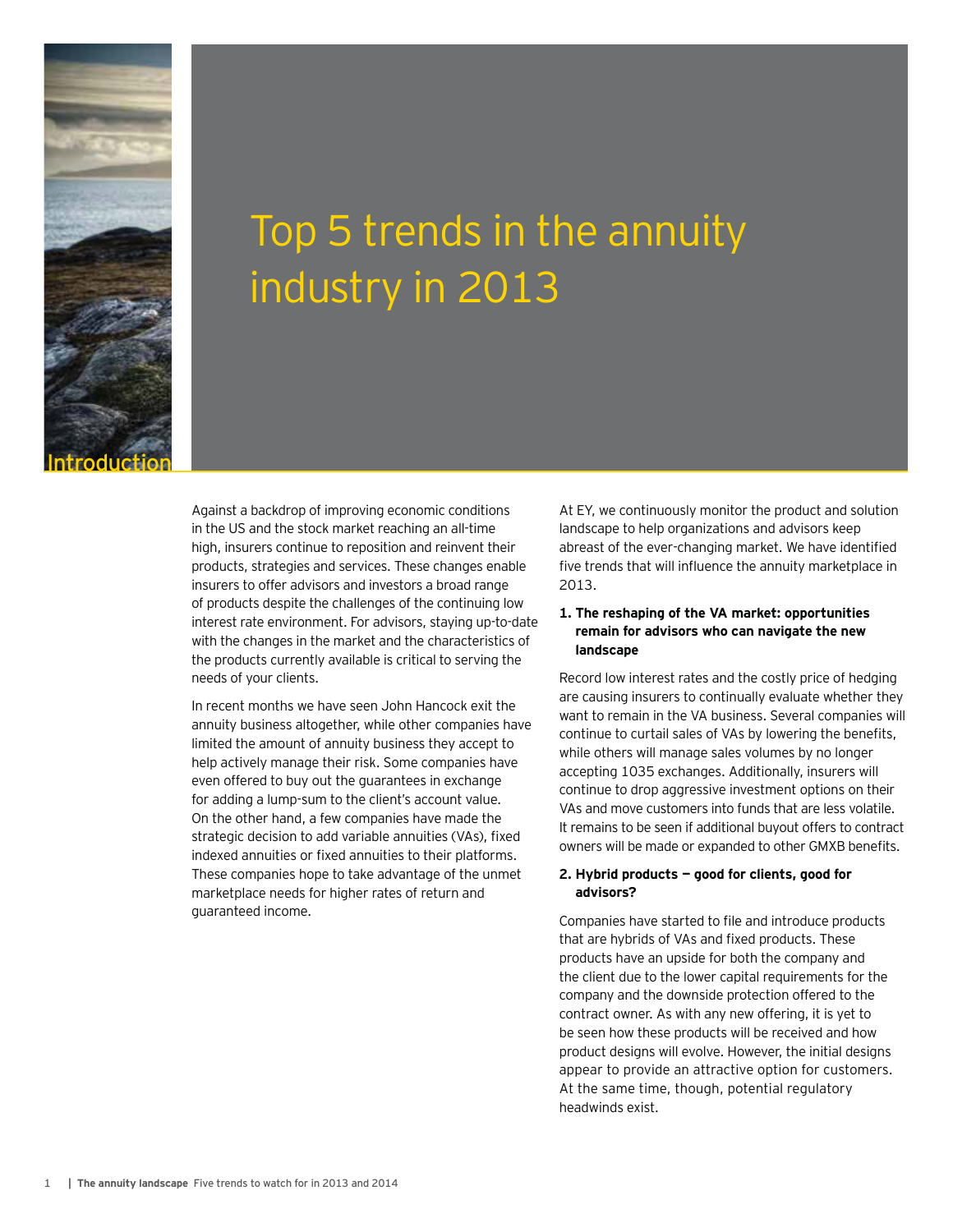

#### 3. Can new entrants fill the gap?

Even though several companies have exited the annuity business, other carriers are adding annuities to their platforms. In some cases, when exiting a line of business or market, the books of business, operations and distribution are often available for sale. This availability enables aggressive entrants to quickly build operational scale and capacity, and ultimately market share. Acceptance by channel and product will likely vary, with fixed annuities by independent marketing organizations (IMOs), broker-dealers and bank platforms leading the way.

#### **4. Top products for an advisor platform**

Over the past two years, many companies have introduced VA products targeted to registered investment advisors (RIAs) with features that offer guaranteed lifetime income. However, the growth in the RIA VA marketplace has been slower than anticipated and significant obstacles exist that will limit future growth in this space. Given that many RIAs may have a preference for other methods of generating retirement income, it is likely that placement rates will remain low for some time. New products and features will attempt to break out of this cycle.

### **5. Meeting suitability and other sales practice requirements**

We are now starting to see some effects of the FINRA's new suitability and know-your-customer (KYC) rules that took effect in July 2012. In response to the new regulations, many firms have established procedures for gathering client information, record-keeping and product training to help advisors understand their new KYC and suitability obligations. Challenges include capturing the right data; asking for more information, if necessary; and proper documentation. Firms are trying to anticipate regulators' inquiries and challenges and are setting up internal governance structures. Many firms are setting up structures to regularly monitor third-party distributors.

### **Conclusion**

Annuities offer clients predictability and security in any market, so we will continue to see the insurance industry focus on them. Manufacturers will look to diversify their product lines, products and features so they are not too concentrated in any one area. The industry will seek to achieve the optimal balance of what is best for the client, advisor and shareholder. Within this publication, we will explore each of these trends in more detail so you can maintain your competitive edge.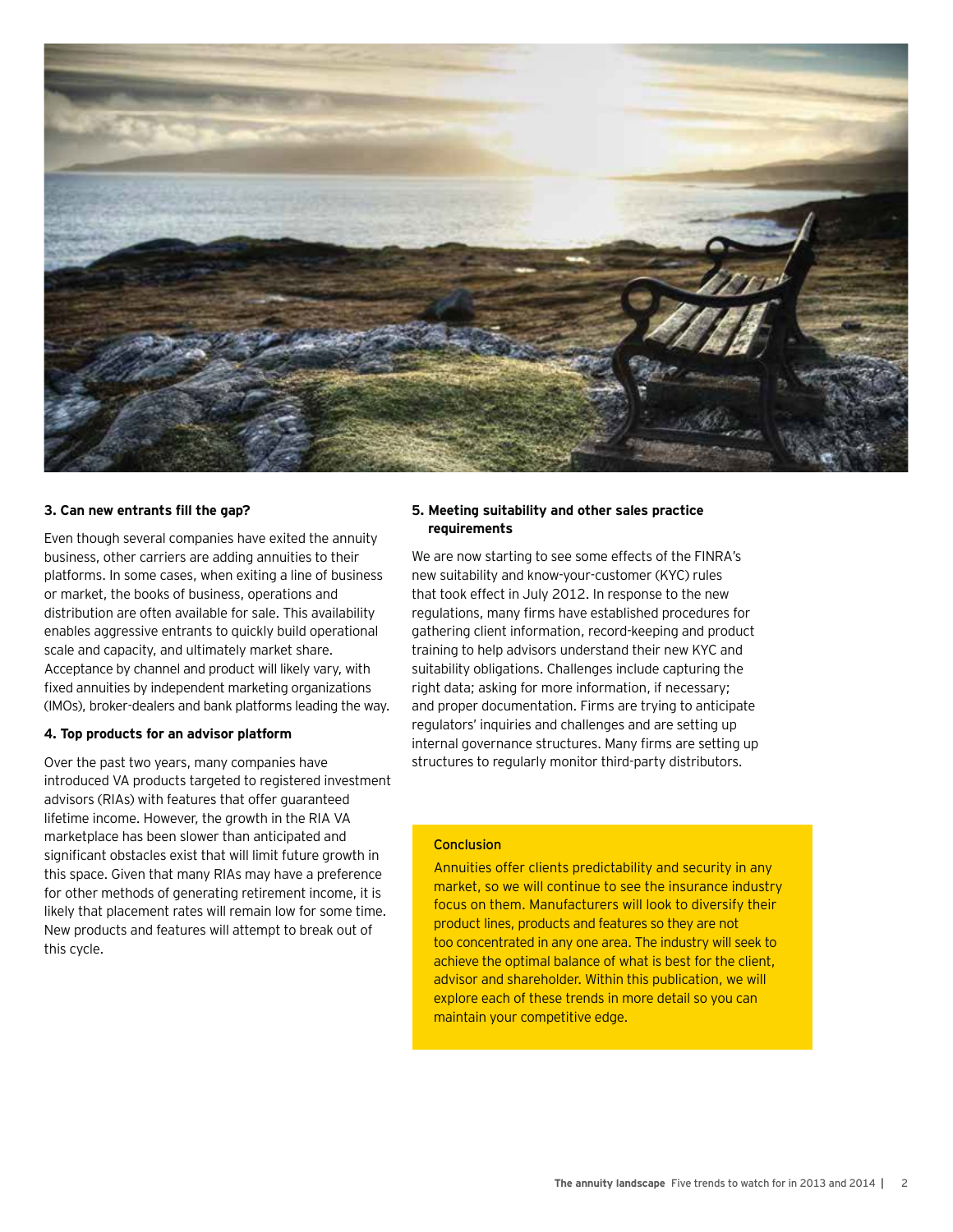

The reshaping of the variable annuity market: opportunities remain for advisors who can navigate the new landscape

*by Gerry Murtagh* Major changes continue to reshape the variable annuity (VA) market, and the rate of change has intensified in recent years. With major players exiting the space, benefits being cut and fees increasing, advisors are challenged to keep up with rapidly changing product offerings and find solutions that meet client needs. The good news is that clients remain interested in VA products; therefore, advisors willing to invest the time and effort to understand the new landscape can continue to find opportunity and create value.

Over the past few years, major VA players — including Genworth, ING, Sun Life, The Hartford and John Hancock — exited the VA business. For advisors, greater market concentration means potentially fewer products and riders to offer clients. Given the number and rate of changes insurers are making to the VA products, having fewer companies to keep up with might be a good thing for advisors. On the other hand, there is less competition, so advisors and clients might find themselves getting less and paying more for it.

The ongoing low interest rate environment and the high cost of hedging are leading to adjustments in benefits and fees. Benefits are decreasing, while fees are increasing. In addition, companies are managing sales volumes by refusing to accept 1035 exchanges and limiting additional premium payments.

These trends most likely will continue. As they seek to slow the growth of new contracts with living benefits, companies will restructure living benefits, particularly in the area of quaranteed lifetime withdrawal benefits (GLWBs). With GLWBs, insurers are decreasing the withdrawal percentage (the amount of the income base a contract owner can withdraw each year) and bonuses, while increasing charges or restricting investment options. Prudential and other companies have introduced new, less-competitive benefits and pulled richer ones from the market.

| Market<br>snapshot                     | Q <sub>1</sub><br>2012 | Q <sub>2</sub><br>2012 | Q <sub>3</sub><br>2012 | 04<br>2012   | Q1<br>2013     |
|----------------------------------------|------------------------|------------------------|------------------------|--------------|----------------|
| No. of new<br>VA products              | 4                      | 7                      | 4                      | 1            | $\overline{c}$ |
| No. of new<br>living benefits          | 5                      | 6                      | 14                     | $\mathbf{1}$ | 6              |
| No. of VA<br>product changes           | 9                      | 7                      | $\mathbf{1}$           | 2            | 2              |
| No. of living benefits<br>with changes | $\overline{7}$         | 9                      | 8                      | 11           | 9              |
| No. of VA<br>products pulled           | $\Omega$               | 9                      | 3                      | 8            | 3              |
| No. of living<br>benefits pulled       | $\overline{7}$         | 5                      | 6                      | 6            | 8              |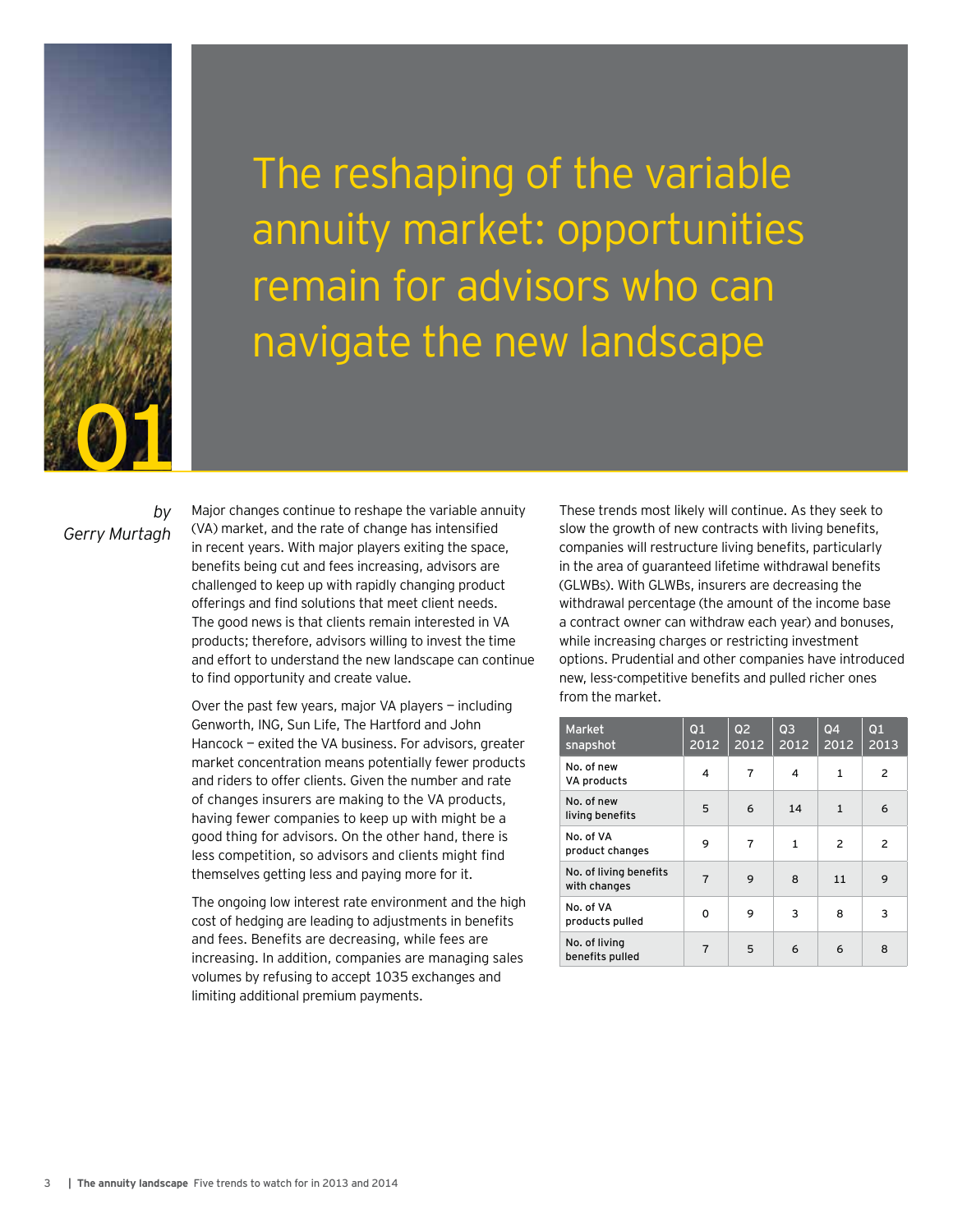

Insurers continue to drop aggressive investment options on their VAs and move clients into less volatile funds. For instance, AXA Equitable Life Insurance Company (AXA) is dropping 26 investment options from one of its VAs and moving money to more conservative funds. Many of these replacement funds feature a volatility management strategy. Nationwide Financial is adding four new managed-volatility fund options to its VAs, and Prudential is adding six new asset allocation funds to its Highest Daily Lifetime Income Benefit. For advisors, these embedded portfolios offer more stability around account value for their clients, and the insurance companies are more comfortable with the guarantees, thanks to the increased fees.

Prudential, MetLife and AXA are among the insurers barring contract owners from making additional premium payments on some existing contracts. Most of the affected contracts are those with a generous living benefit or death benefit. In the past, insurers rarely, if ever, exercised this contract provision.

More insurers are also offering buyouts to contract owners. The Hartford is the latest company to offer some of its contract owners the opportunity to exchange a living benefit for an increase in account value. Earlier, AXA and Transamerica offered contract owners the option to drop certain riders in exchange for an enhanced cash value. It remains to be seen if additional offers to buy out contract owners will be made or expanded to other guaranteed minimum withdrawal benefits (GMWBs).

Despite these extensive product changes, consumers remain interested in VAs. In fact, today's VA products are much more rational due to the large-scale changes that have been made to the base products and living benefits. Companies are no longer trying to gain market share, but rather, aiming to balance their own needs and objectives with those of clients and advisors. For advisors, staying up to date with all the changes in the market and the characteristics of the products currently available is critical to serving the needs of clients.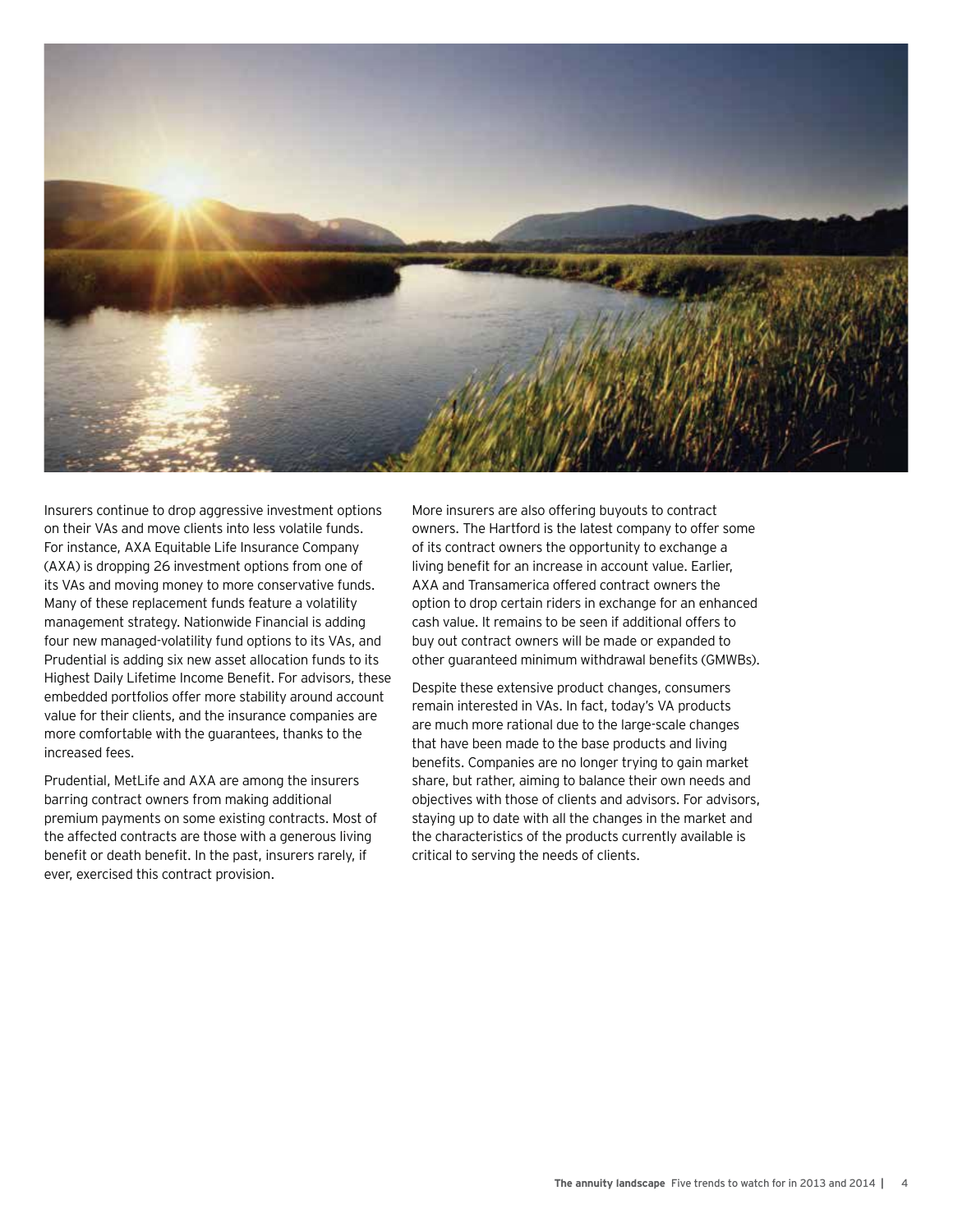

# Hybrid products: good for clients, good for advisors?

*by James Collingwood* Recently, insurers have begun to develop annuity products that are hybrids between fixed indexed annuities and structured products. These hybrids are designed to offer consumers downside protection (at the expense of upside limits) while also protecting insurance companies from the market risk that comes with traditional variable annuity (VA) product designs. To date, only two companies, AXA and MetLife, have begun to offer these products for sale, with Allianz also having filed a similar product with the Securities and Exchange Commission (SEC). As more companies begin to file these products, there is likely to be some evolution in product design, but it is not completely clear what future iterations may look like and how advisors will respond. Finally, regulators have begun to give these products some consideration and will likely continue to do so as these products increase in size.

AXA was the first insurer to offer these hybrid products, having introduced its Structured Capital Strategies VA product in 2010. Over the past two years, AXA has sold more than US\$2 billion of this product. MetLife is the most recent entrant into the market, introducing its Shield Level Selector single-premium deferred annuity for sale in early May. Allianz represents the other potential market participant, having filed a VA contract prospectus with the SEC.

A key difference between these products and many variable and fixed indexed annuity products on the market is that these products are designed as

accumulation vehicles, not as income products. Neither the AXA product nor the MetLife product has any quaranteed living benefits, and only the MetLife product has an optional death benefit of the greater of account value or premiums, less withdrawals.

At their hearts, these products function like traditional fixed indexed annuities without quaranteed living benefits. To support the product, the insurer will invest most of the premium in bonds and use the remainder to buy equity index options to support the interest credited rate that is based on the performance of an underlying equity index. However, the key difference between these products and traditional fixed indexed annuities is that investors can lose money on these products, whereas traditional fixed indexed annuities quarantee that investors will never lose money.

Similar to traditional fixed indexed annuities, these products allow investors to invest indirectly in the performance of an index and share in a portion of the index return. This differs from VA products, which allow investors to invest directly in separate accounts that closely track index returns through a mutual fund-like structure. The products from AXA and MetLife offer a choice among many traditional equity index options (e.g., S&P 500, Russell 2000, MSCI EAFE) and some commodity-based indices. Additionally, the products offer different maturities for index returns, with AXA offering one-, three- and five-year buckets and MetLife offering one-, three- and six-year buckets.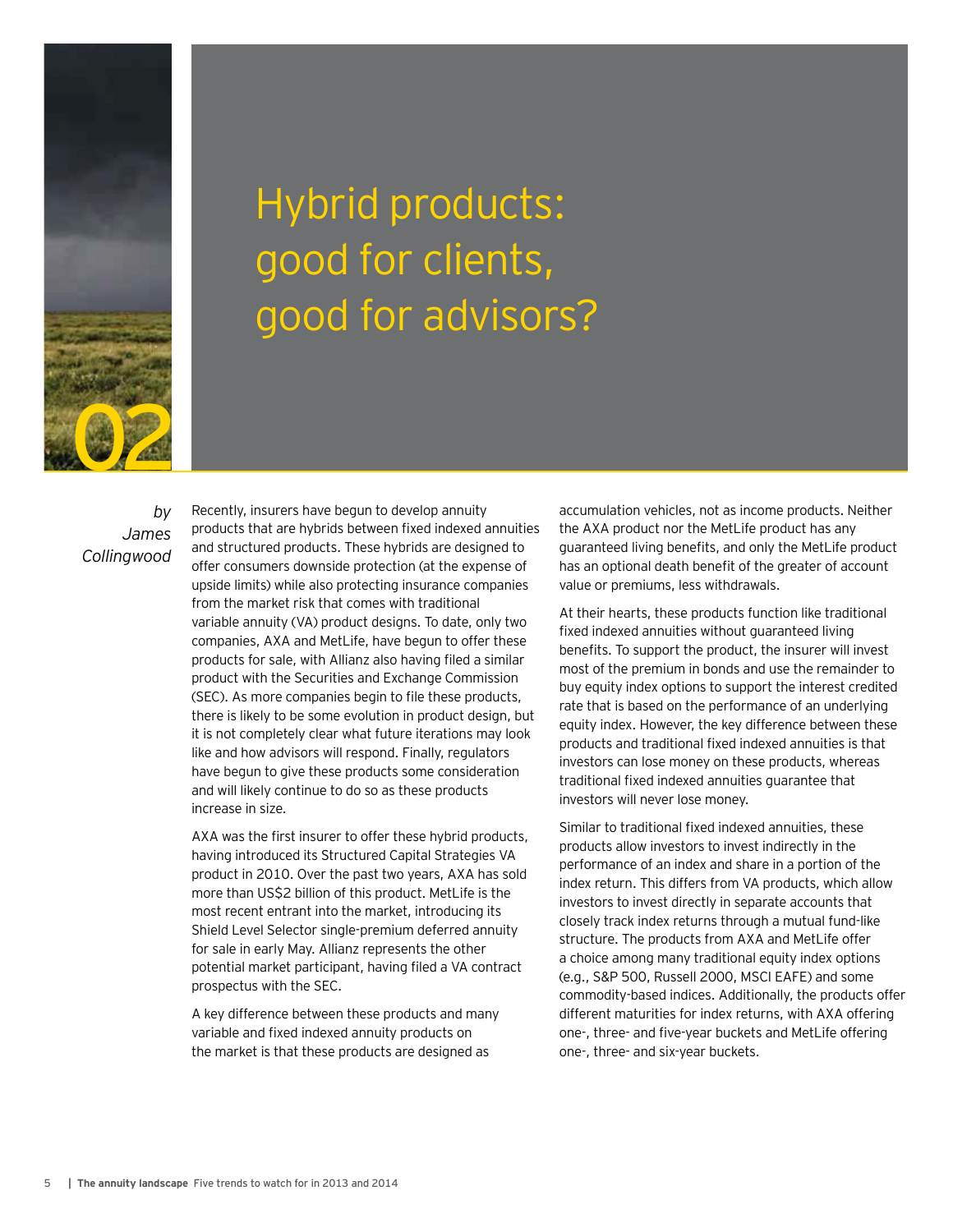

One of the key final choices investors have to make is how much of the downside risk are they willing to take. The AXA product offers three different "buffer" levels, whereby they will absorb the first 10%, 20% or 30% of any loss, while the MetLife product offers four different levels (10%, 15%, 25%, 100%). The amount of loss the investor elects to have the insurance company shoulder impacts the crediting rate terms. As more of the loss is assigned to the insurance company, the credited rate terms and index options become more restrictive to the investor and vice versa. In other words, the higher the buffer levels chosen by investors, the less they will share in any upside market performance.

These products allow investors exposure to equity markets, while minimizing their downside risk exposure and preserving principal. Additionally, the different buffer levels allow investors to choose the risk/return tradeoff that best suits their risk tolerance and financial situation. For insurance companies, these products provide an opportunity to remain active in the annuity space, but lessen their exposure to the market swings that come with VA product lines. Additionally, the lack of guaranteed living benefits on these products shields the insurer from the additional financial volatility these riders bring.

While AXA has had success selling this hybrid product over the past few years, the product's overall slice of the annuity market pie is still small. The product design, which builds on the already complicated design of fixed indexed annuity products, is complex and may take some time for investors and advisors to understand with regard to product functionality and value. Additionally, the lack of quaranteed living benefits that have helped drive sales in the VA and fixed index annuity space may be seen as a drawback by some advisors looking for more incomecentric products. However, these hybrids may, ultimately, have a place in investors' portfolios as a complement to, rather than a replacement of, more income-centric variable and fixed indexed annuity products.

Finally, these products have begun to catch the attention of regulators. At the Life Actuarial Task Force session during the most recent National Association of Insurance Commissioners (NAIC) national meeting in April, a regulatory actuary expressed concern about the filing of these hybrid products as VA contracts due to potential conflicts with the NAIC Variable Annuity Model Regulation, and suggested that the NAIC further review the VA regulatory framework to assess its appropriateness for the products. There has been no further discussion of this issue publicly to date, but this is likely to be something regulators will begin to consider further.

While the evolution of these hybrid products is yet to be seen, they offer potential benefits for investors and insurance companies and could become a popular annuity product offerings in the future.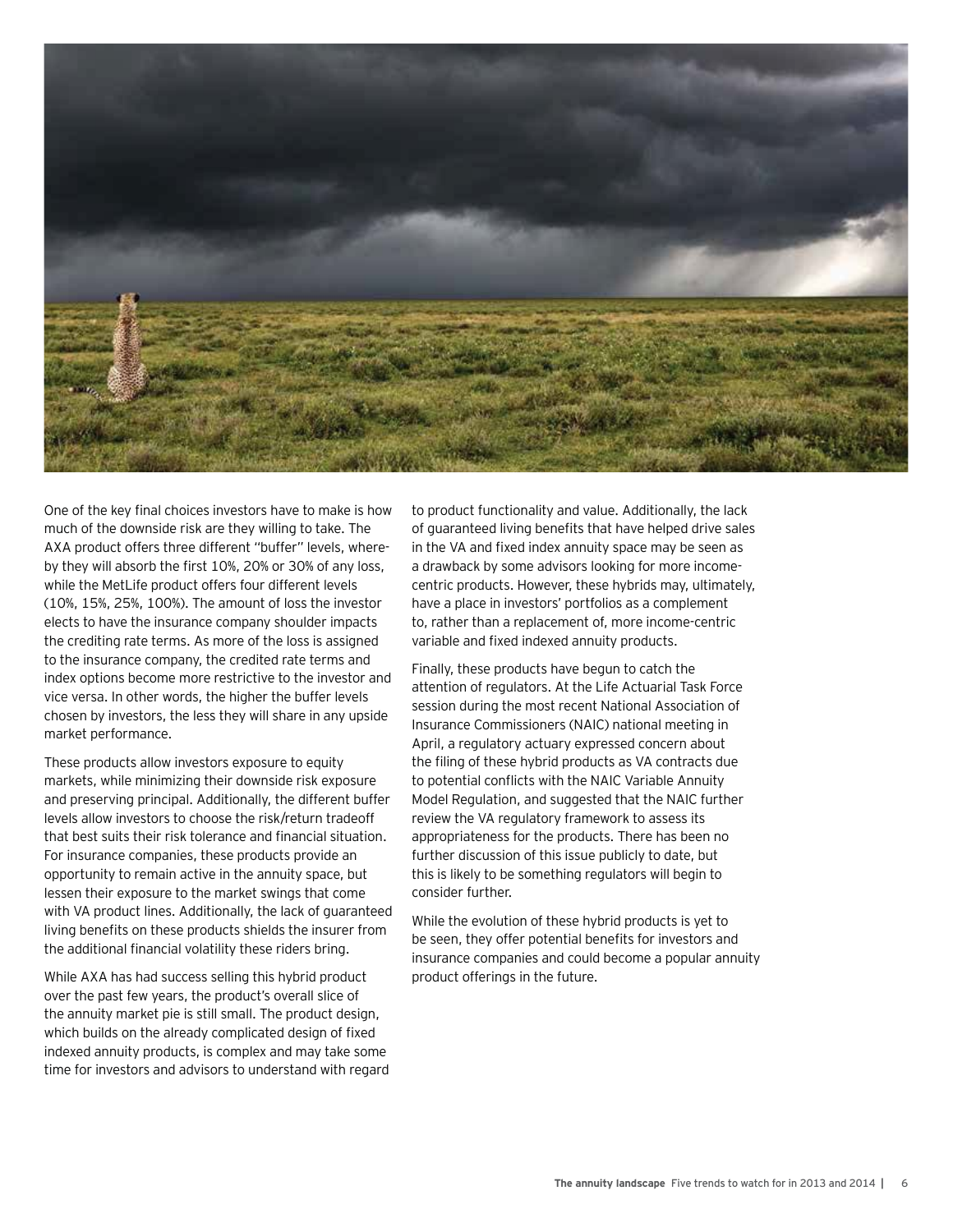

# Can new annuity entrants fill the gap?

*by Doug French* Since the global financial crisis, many of the largest insurers in the United States have exited the annuity market entirely, or have limited production due to capital constraints and the ongoing impact of the low interest rate environment. Throughout 2012 and the first part of 2013, advisors have continued to cope with these changes in the annuity landscape. While some companies have added variations of annuities to their platforms in an effort to fill the void left by the exodus of the traditional annuity manufacturers, the overwhelming trend has been fewer choices and uncertainty for advisors as they try to meet their clients' growing demand for retirement solutions. As demographics and memories of market volatility continue to drive baby boomers' needs for stable accumulation and guaranteed income provided by this product segment, the question remains, "How will the product provider gap be filled?"

### Rise of the new entrant

Over the past 12 months, we have observed a trend worth watching closely. The acquisition by "new entrants" of unencumbered product development functions, new business operations and distribution relationships from existing insurers is creating new launching pads for the next generation of annuity manufacturers. These new entrants have reacted to and leveraged lessons learned by prior players and are positioning themselves to quickly capitalize on traditional providers' changes in strategic

direction. New entrant management teams and their partners recognize the value of distribution relationships, operational scale and intellectual capital that accompany these acquisitions. Their actions today will allow them to quickly build product and operational scale, while providing capacity to market.

Some new entrants are piloting their new capabilities and products in a few states, affording them an opportunity to work with existing advisor networks and marketing organizations to get everything right — before their products are introduced nationally. In the majority of these cases, platform acceptance is not an issue; advisors are already familiar with the benefits of annuities and thus require less training. The new offering is an additional option for advisors to offer their clients.

# Old providers — new capacity

The increased pace of private equity-backed acquisitions in the annuity industry is a trend we believe will also have a beneficial impact on the new product availability, albeit on a longer timescale. As existing back books of business move off the balance sheets of traditional annuity providers and create some "headroom" in capital availability for annuities, the stage will be set for new designs from traditional providers. Burned by recent experiences, however, the return will be gradual and slow in nature, driven by "sustainable manufacturing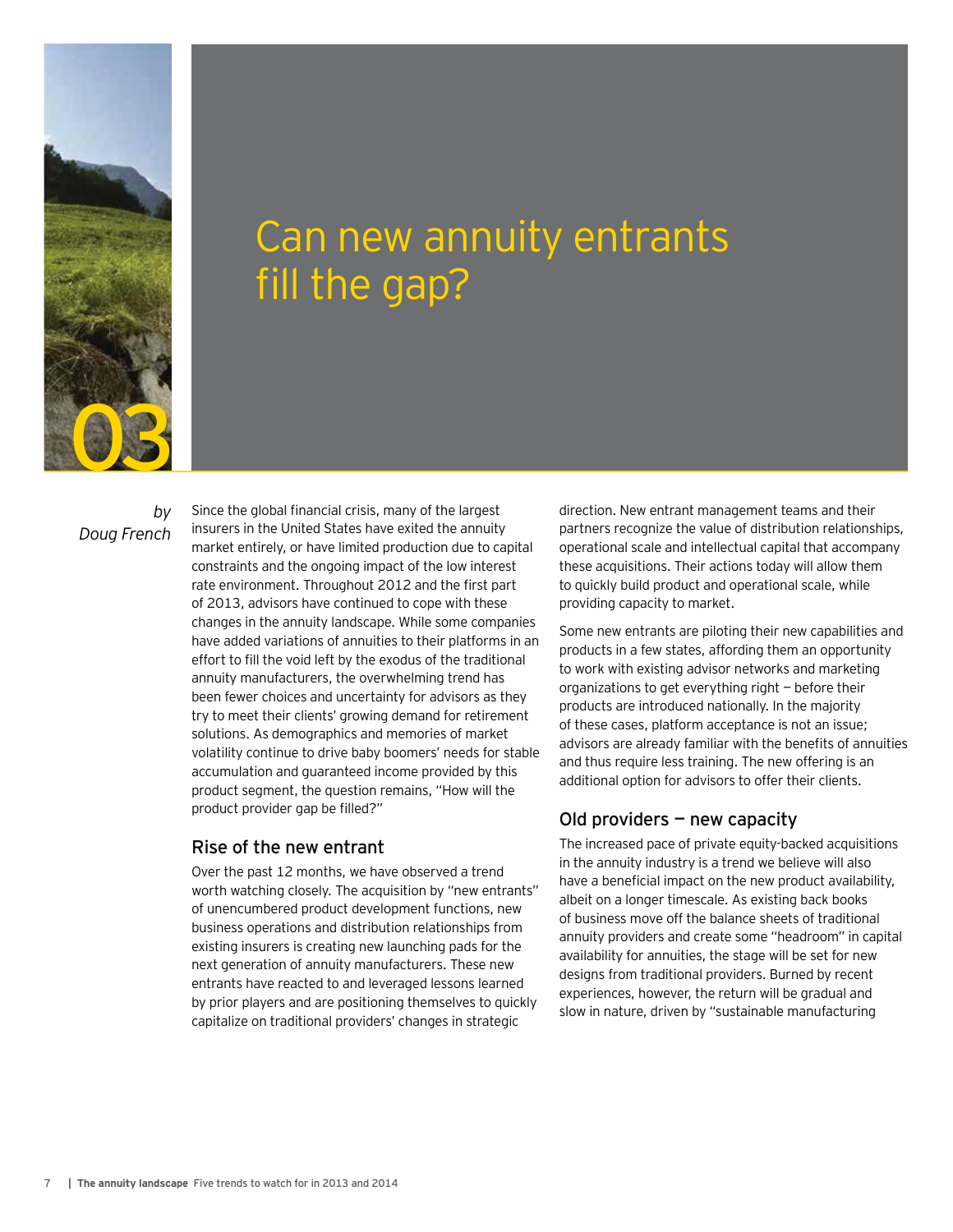

approaches," particularly in the variable annuity (VA) marketplace. Simpler or non-traditional offers supported by those with big name recognition are the dominant approaches we see emerging under this model. Those with access and acceptability on bank platforms have the advantage of being able to build on their existing relationships and attractively position annuities as alternative investments to clients in the current low interest rate environment.

### VAs are more sustainable than ever, driven by the many large-scale changes that have been made to the base products and living benefits. The embedded portfolios on VAs with particular living benefits offer more stability around account value to clients, and insurance companies are more comfortable managing the guarantees as a result. In some cases, features of fixed indexed guarantees, including participation rates, are appearing in this lineup.

# Focus on new areas

At the most basic end of the scale, selected new entrants are offering very simple, low-cost annuities focused on investment flexibility and tax advantages to capture 1035 exchanges or as alternatives to individual retirement account (IRA) rollover vehicles.

Fixed indexed annuities have evolved significantly from a product development standpoint and appear to be gaining acceptance on bank and broker-dealer channels. New entrants have developed simpler fixed indexed products with shorter surrender-charge schedules to counter the criticism that these annuities are complicated because of complex crediting strategies and sizeable surrender charges. Advisors are aware of more transparent products in the market that their clients can understand more easily. Of course, complex strategies wrapped with quaranteed income benefits remain popular.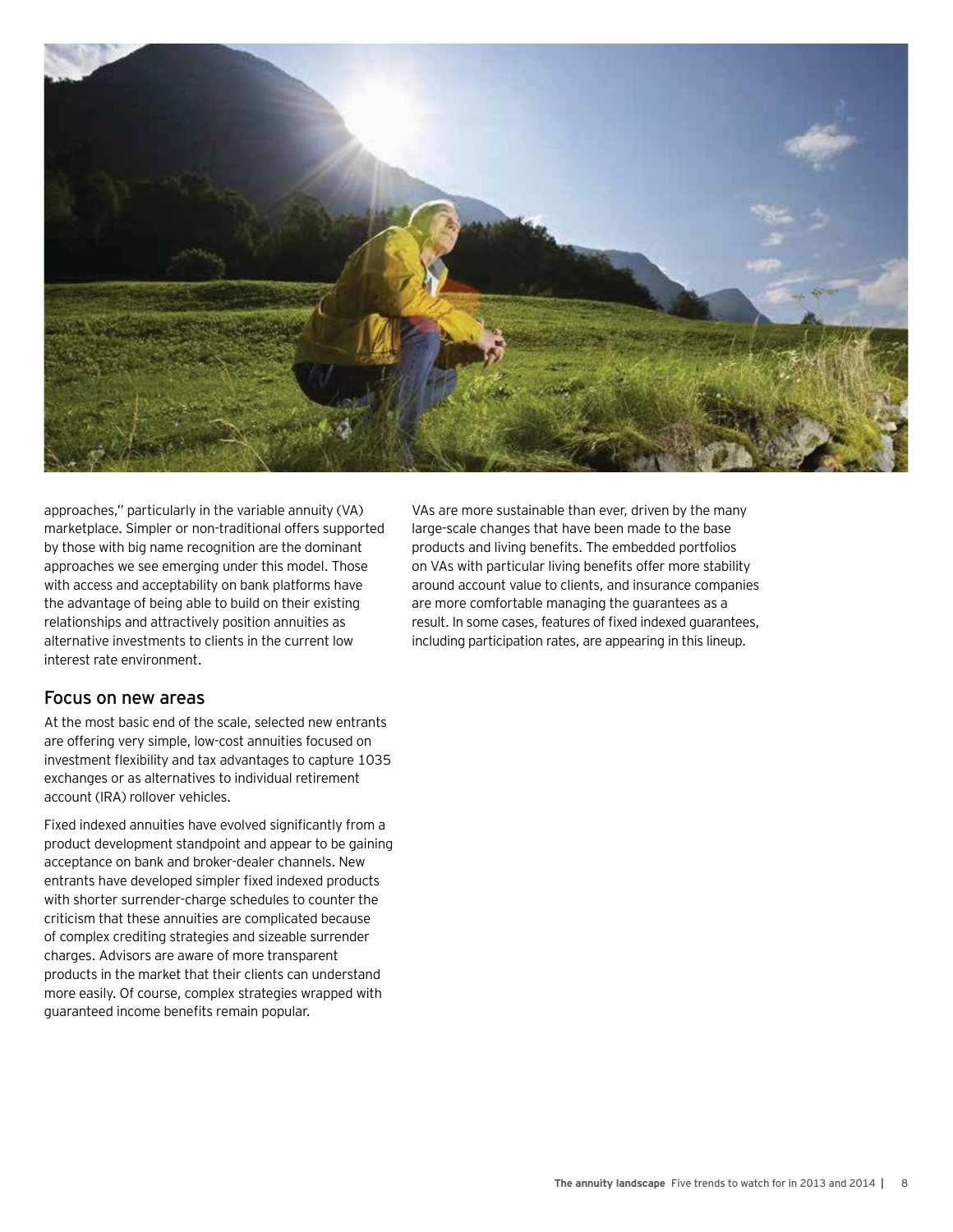

# Stay the course

Most certainly, there are challenges new entrants must face to gain both producer and client acceptance, build share in their chosen space and successfully fill the gap. Similarly, traditional providers who plan a return to the space "at the right time" or enter the fixed indexed annuity market in lieu of participating in the VA market will face challenges driven by the historical "in, out and back in again" approach to managing risk at the expense of continuity in the minds of advisors and customers. In either case, manufacturers must adopt a management approach that will allow it to stay the course when its books are tested by the persistent conditions of a slowly recovering economy and the potential for future severe market events. Whether that means practicing consistent, prudent risk management or finding a balance of business to avoid the historical lessons of over-concentration in any one feature, product or product line, steady as she goes must be a management imperative. Companies must work together with advisor and customer groups to develop and offer valuable products based on reasonable expectations of all parties.

## Partner with advisors and channels

It is our belief that advisors should have a clear understanding of the value of these benefits to their clients, given the market over the last few years, and understand the value of having their partner companies continue to offer annuities. We believe advisors will become increasingly important collaborators to positively influence product design and distribution models supported by rationale, valuable guarantees and appropriate compensation. Filling the gap successfully in a sustainable way depends on it. New annuity entrants would be wise to pursue this approach as differentiators.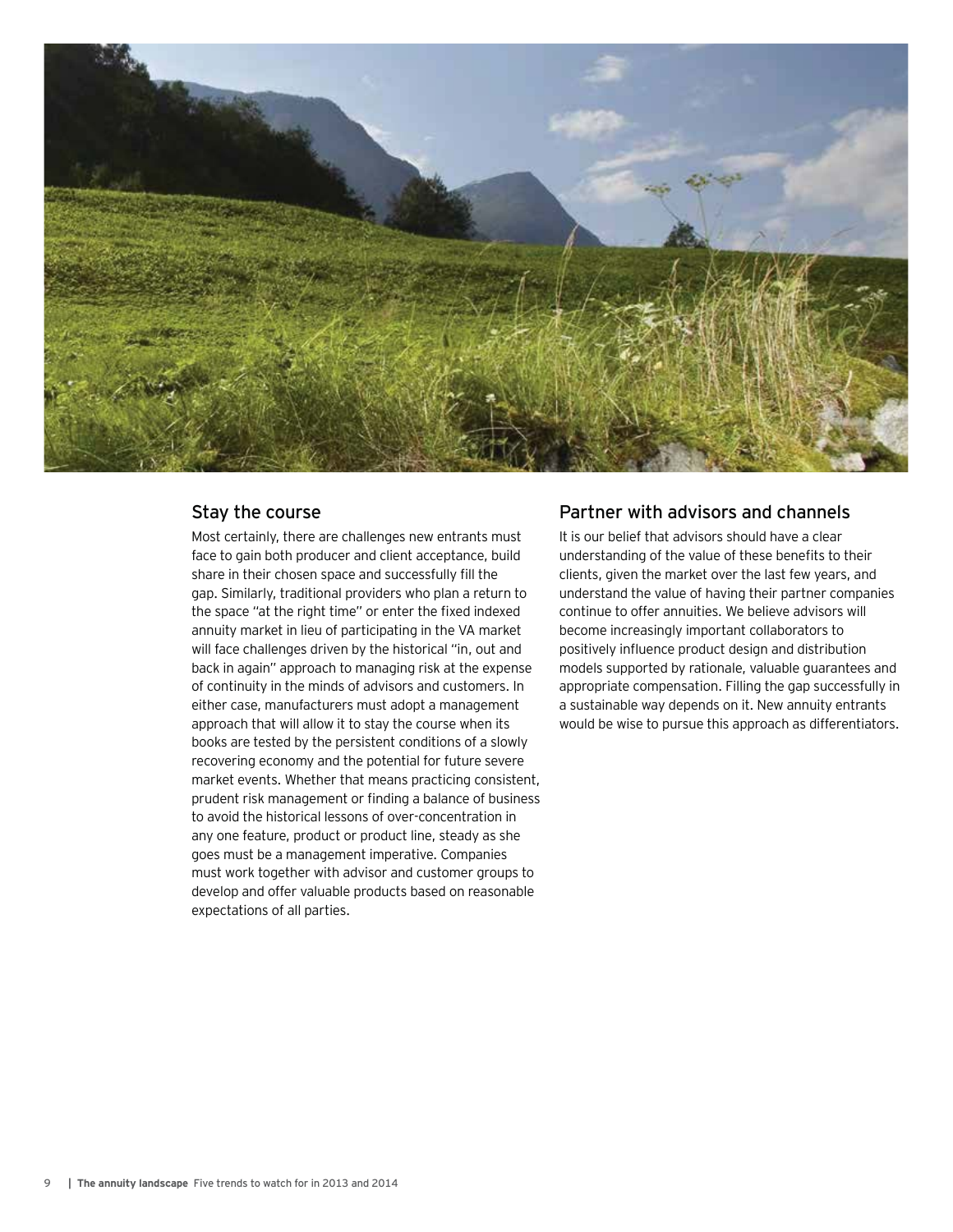**Annuities offer clients predictability and security in any**  market, and we will **continue to see the insurance industry focus on them.**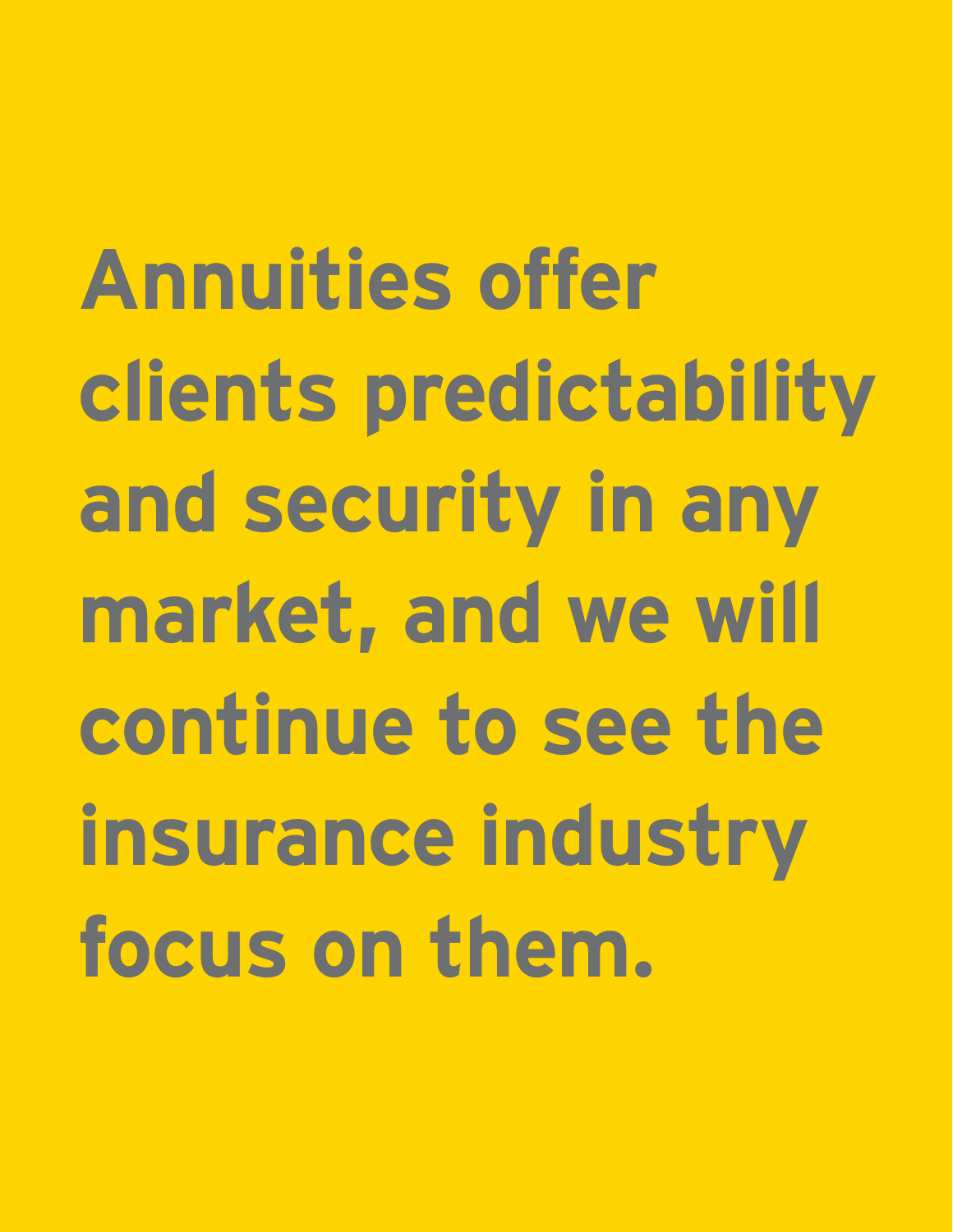

# Top products for an advisor platform

*by Ben Yahr* In the recent past, insurers have viewed stronger relationships with registered investment advisors (RIAs) as a critical element of their growth strategies. Compared with other types of asset managers, RIAs have seen their asset bases expand  $-$  a trend many in the industry expect to continue. To capture market share in the RIA channel, variable annuity (VA) writers have introduced customized versions of their core offerings targeted to RIAs. In fact, 18 of the top 20 VA insurers offer RIA VAs, according to 2012 sales data from LIMRA, but the expected VA growth in the RIA distribution channel hasn't yet materialized, leaving many insurers perplexed as to why.

We will briefly discuss what we believe are some of the factors that have limited insurers' ability to capture market share through RIAs and suggest a range of strategies and tactics that insurance companies can adopt to improve growth in this channel.

#### **1. Overcome negative advisor bias**

In our experience, many fee-based RIAs seem to be biased against annuities. In some cases, their views are based on an educated analysis of VA products; in others, their views are based on a bad past experience with a company representative, or an uncomfortable client experience with a complex VA contract. In addition, fiduciary duties toward clients and standard compensation structures also impact the RIAs' perceptions of VAs. Whatever the case, many advisors are not fully convinced these financial instruments are a good fit for clients. Thus, they are reluctant to recommend VAs. As a mentor in the business would say, "A sale is first made in the advisor's mind." Whatever the reasons for the bias, insurance companies face an

education challenge. Specifically, they must improve their communication and storytelling efforts with regard to the merits of VAs and their usefulness (and appropriateness) for different types of investor objectives and how they fit within a client's portfolio. Further, insurers must spend more time with RIAs developing their understanding of the objections and concerns most frequently confronting fee-based advisors. For example, RIAs often want to see some credible analysis with hard numbers showing that VAs are good alternatives. Co-developing credible responses that improve the likelihood of a sale in the advisor's mind can be the solid foundation for a growing relationship.

#### **2. Justify the cost structure**

The higher fee structure of VA products (compared with other investments offering a guaranteed source of income) is far and away the top reason clients do not purchase VAs. Higher costs are a big issue for RIAs, who have a well-earned reputation for being hypersensitive to fees. Many RIAs may focus on a total return type of analysis, utilizing tools and materials they currently have in place for evaluating investment options. If insurers are to drive growth through the RIA channel, they must be ready and willing to justify the higher costs of contractual guarantees by clearly demonstrating the superior client outcomes when it comes to income benefits, death benefits or tax benefits. In some circumstances, companies may need to sharpen the pencil on management and administrative expense fees in order to gain acceptance. For example, the combination of a balanced-risk fund and a growth-of-dividends fund is likely to be discussed as a retirement income solution with lower total fees than a typical RIA-channel VA, once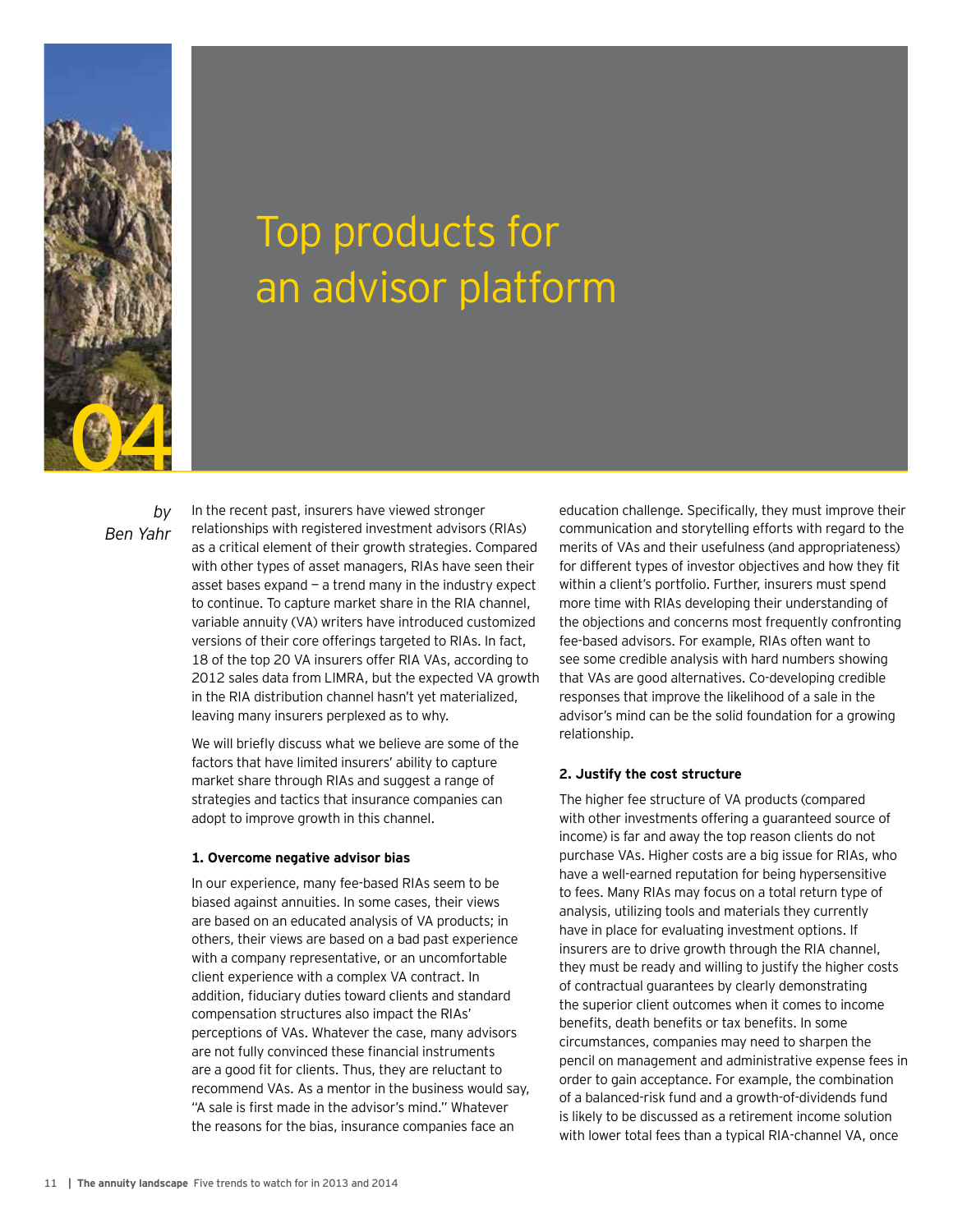

the latter's management and administration fees, mortality expense charges and rider fees are taken into account. An insurer should educate and enable RIAs regarding the costvalue propositions to increase the likelihood of VA sales.

#### **3. Enable advisor compensation**

Because of the design of annuities, withdrawing advisor fees from the basic VA contracts can generate negative tax consequences for clients. Similarly, when clients elect an income rider, withdrawn fees can either reduce the guaranteed income available to the client or undermine the rider guarantees. As such, RIAs historically have needed to collect fees from other client accounts under management — something that could be solved through RIA-friendly contracts. A basic objective for insurers should be to educate RIAs on efficient ways to collect fees and enable them with tools or technology to collect fees, even if not collected from the VA. Further, client-friendly materials explaining to clients how such fee withdrawals work would be appreciated by RIAs.

#### **4. Adjust for dual registration**

There is one other complicating factor worth mentioning — the growing number of dual-registered agents in the market today. Such agents may find a better value for clients by selling annuities as registered representatives, rather than as RIAs. There are clear benefits of this approach for clients, who ultimately benefit from lower costs. Dual-registered agents are likely to compare both retail and RIA versions and choose whichever is more beneficial  $-$  a fact insurers must address in their product design and marketing programs.

#### **5. Refine seamentation**

Because VAs are complex flexible financial instruments with a variety of uses, they have suffered from an identity crisis. Is the key benefit income generation or tax deferral? Given the tax rules for annuities, it can't be both. To help RIAs understand appropriate uses for VAs, insurance companies need to clearly articulate the target customer profile and the value proposition. For example, let's assume the target customer is an ultra high-networth couple with a small qualified portfolio relative to their overall wealth. It's likely that this couple is in the top income tax bracket and the advisor may be avoiding certain asset classes that would diversify the portfolio because of potentially adverse tax consequences (think hedge fund or other actively managed investment with a high annual turnover). If the client and advisor can elect the desired investment within a low-cost VA, the tax benefits would create a compelling value proposition. Several carriers have designed private placement VA products that are specifically tailored to this market.

None of these five factors is necessarily a deal breaker for insurers seeking to grow their businesses with RIAs. However, they each represent a challenge that must be addressed both strategically and tactically in order to improve adoption. Insurers that can design VA products that meet client needs in specific customer segments and clearly communicate the value proposition have an opportunity to gain a substantial competitive edge in the RIA market.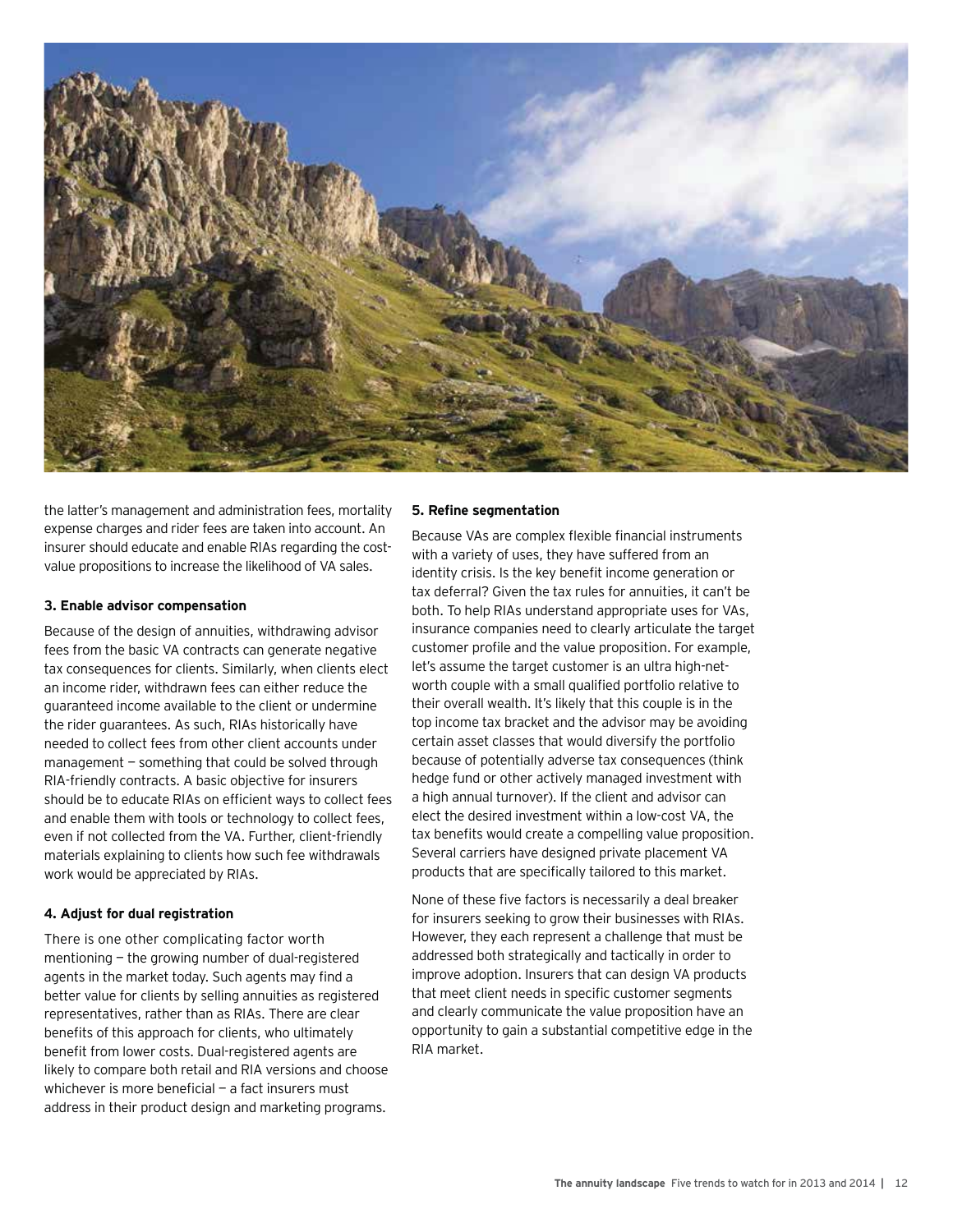

# Meeting suitability and other sales practices under FINRA 2111

*by Jacqueline Boersema* Over the past few years, insurers have been provided with suitability standards and guidelines with respect to recommending and selling annuity products to clients. This past year, the Financial Industry Regulatory Authority (FINRA) (under rule 2111) provided an expanded list of the type of information an advisor must obtain from a client and analyze prior to making a product recommendation. In addition, insurers have been given a suitability framework under the 2010 Suitability in Annuity Transaction Model Regulation (the Model Regulation) that addresses suitable annuity transaction sales, supervision, monitoring and reporting. Fortunately, the Model Regulation standards were written to be, when feasible, consistent with the suitability standards under FINRA 2111. This article will review the standards under both rules and highlight what companies are doing to comply.

Client suitability under FINRA 2111 states that "a brokerdealer or associated person has a reasonable basis to believe that a recommended transaction or investment strategy involving a security or securities is suitable for the customer." This past year, the rule was expanded to provide explicit guidance on the type of client information an advisor should obtain and analyze to determine suitability (referred to as the customer investment profile).

The following table reflects the information an advisor must attempt to obtain under FINRA 2111. The additional requirements, which were added under the new rule, are indicated by an asterisk in the customer investment

profile table below (age, investment experience, time horizon, liquidity needs and risk tolerance).

| Customer investment profile                      |  |  |
|--------------------------------------------------|--|--|
| $1.$ Age*                                        |  |  |
| 2. Investment objectives                         |  |  |
| 3. Other investments                             |  |  |
| 4. Investment experience*                        |  |  |
| 5. Financial situation and need                  |  |  |
| 6. Time horizon*                                 |  |  |
| 7. Tax status                                    |  |  |
| 8. Liquidity needs*                              |  |  |
| 9. Risk tolerance*                               |  |  |
| 10. Any other information the customer discloses |  |  |

Although the new rule is specific with respect to client information an advisor must obtain and review before making a product recommendation, it does not provide explicit guidance on documenting evidence of suitability. Instead, the rule suggests that firms take a risk-based approach when documenting suitability determinations, which, most likely, will vary based on the customer's profile and the complexity, performance and risk of the recommended security.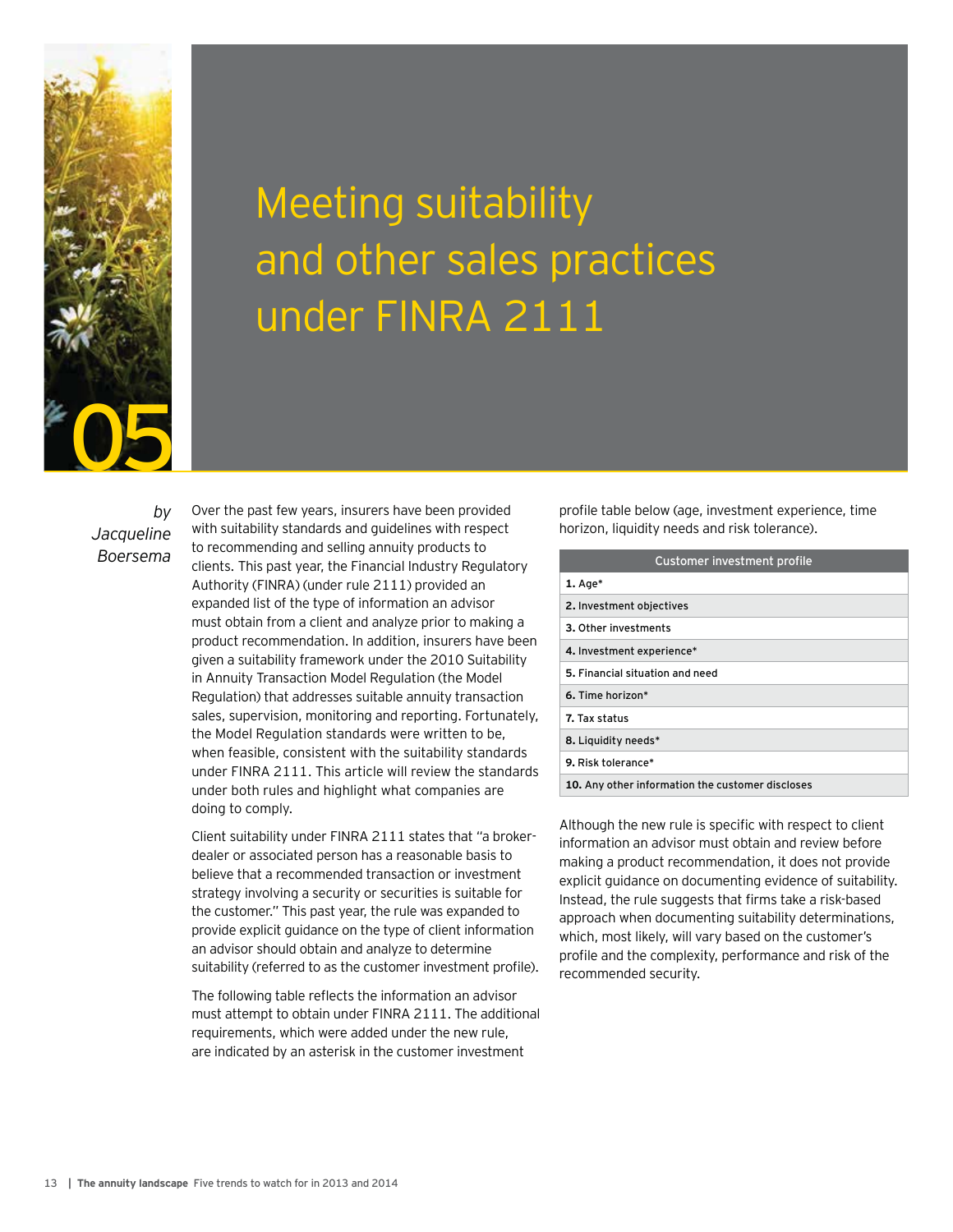

However, for providing documentation evidence for annuity transaction, there is tangible guidance provided under the Model Regulation:

• A producer or insurer shall record any recommendation given, including evidence that a reasonable effort was made to obtain the client's suitability information.

And for client discussions that did not result in a recommended product sale, the insurer should obtain:

• Signed documentation stating the customer refused to provide suitability information

#### • Or

• Signed documentation that the annuity transaction is not recommended and is not based on the advisor's recommendation

Also, under the Model Regulation, insurers are required to establish a system to supervise recommendations to meet insurance needs and financial objectives of the client. The supervision system typically entails supervising procedures, training and spot checking recommendations. When conducting spot checks, the supervisor must review all supporting information the advisor used or created to establish a reasonable suitability basis for the product recommendation to the client. Hence, the review is of the entire file, which will contain suitability documentation the client provided as well as documentation the advisor created during the product and recommendation discussion with the client.

Thus, documentation of client signatures and that a supervisory review process is in place is good practice to meet minimum requirements under the Model Regulation. However, there are additional steps companies have

taken to have a sound suitability approach in place that will address regulatory inquiries. For instance, companies should consider developing and documenting a suitability approach and process that may contain all or some of the following steps:

# Satisfying FINRA 2111

- Updating existing customer questionnaires (customer investment profiles) to address the new revised FINRA 2111 requirements
- Creating or updating risk tolerance questionnaires that test and quantify the client's risk tolerance using a weighting or scoring approach
- $\triangleright$  Creating risk tolerance profiles (based on the risk tolerance scoring approach) that define the client's risk appetite (conservative, moderate or aggressive)
- Aligning product offerings to risk tolerance profiles (product risk matching) so the advisor can sell only products that match a client's specific risk profile
- Developing and conducting training on the firm's suitability approach and process
- $\triangleright$  Documenting the firm's suitability approach, process and training so it is readily available to provide to a regulator, if requested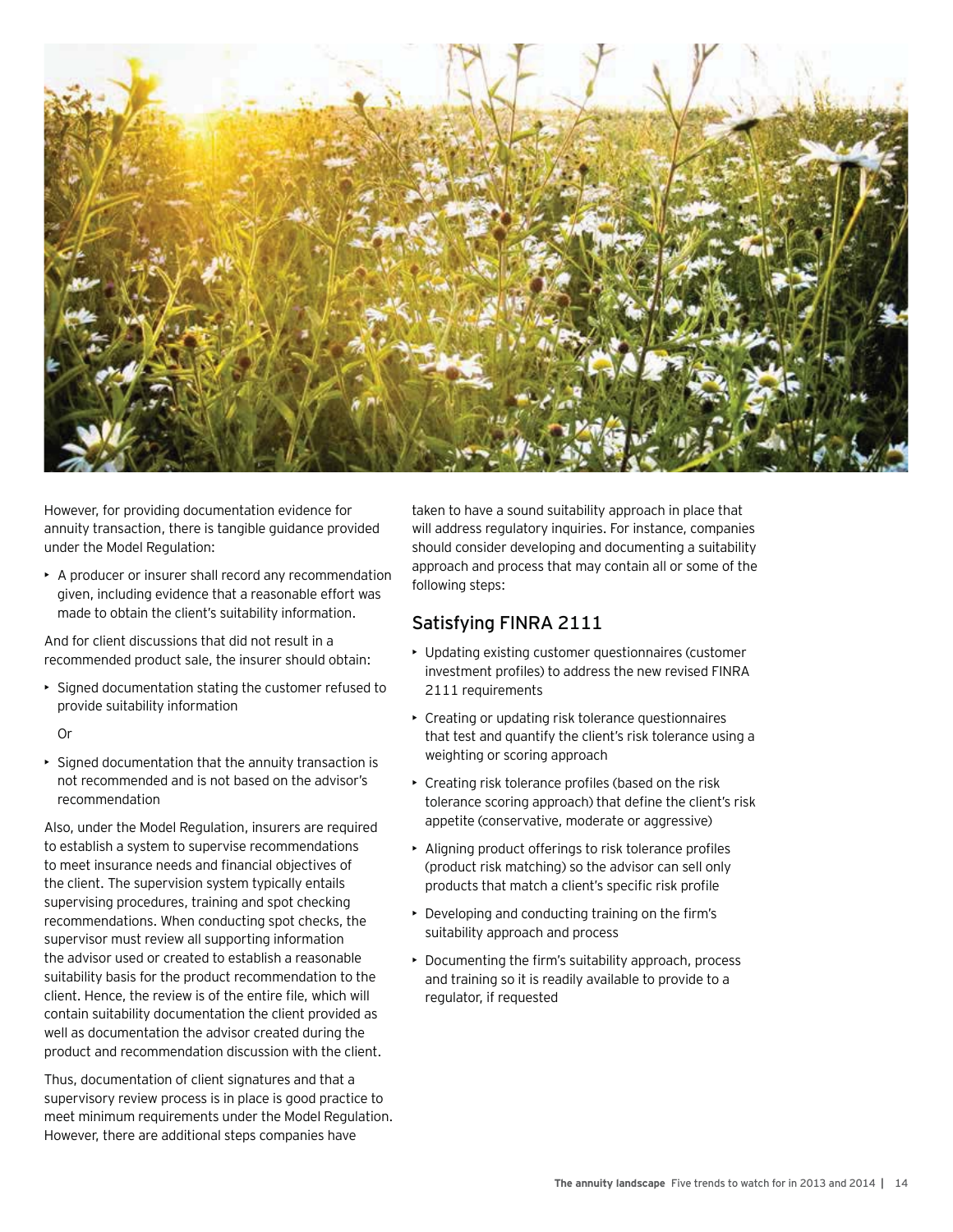

## Satisfying the Model Regulation:

- $\triangleright$  Developing and conducting specific product training
- Providing a one-time, minimum four-credit-hour, general annuity training offered by an insurance department-approved education provider
- Establishing a process to have a supervisor review a product recommendation prior to the issuance of an annuity
- Producing an annual report to senior management that includes compliance review results (pass/fail rates, exceptions, complaints, sanctions and corrective actions taken)
- Creating an ongoing (e.g., quarterly) internal suitability compliance review and monitoring following the sale of a product

The Model Regulation does permit companies to hire a third-party provider to establish its systems of supervision, including monitoring and conducting audits on behalf of the company. If a third-party provider does perform this role, the company must obtain an annual certificate stating that the suitability function has been properly performed.

Recent regulations have provided a suitability framework that companies selling investment and insurance products can use to create a suitability approach. The key to satisfying regulatory inquiries is to provide that the approach, process and training are well documented, should the regulators inquire as to how companies are determining, supervising and monitoring that their advisors are selling suitable products to clients.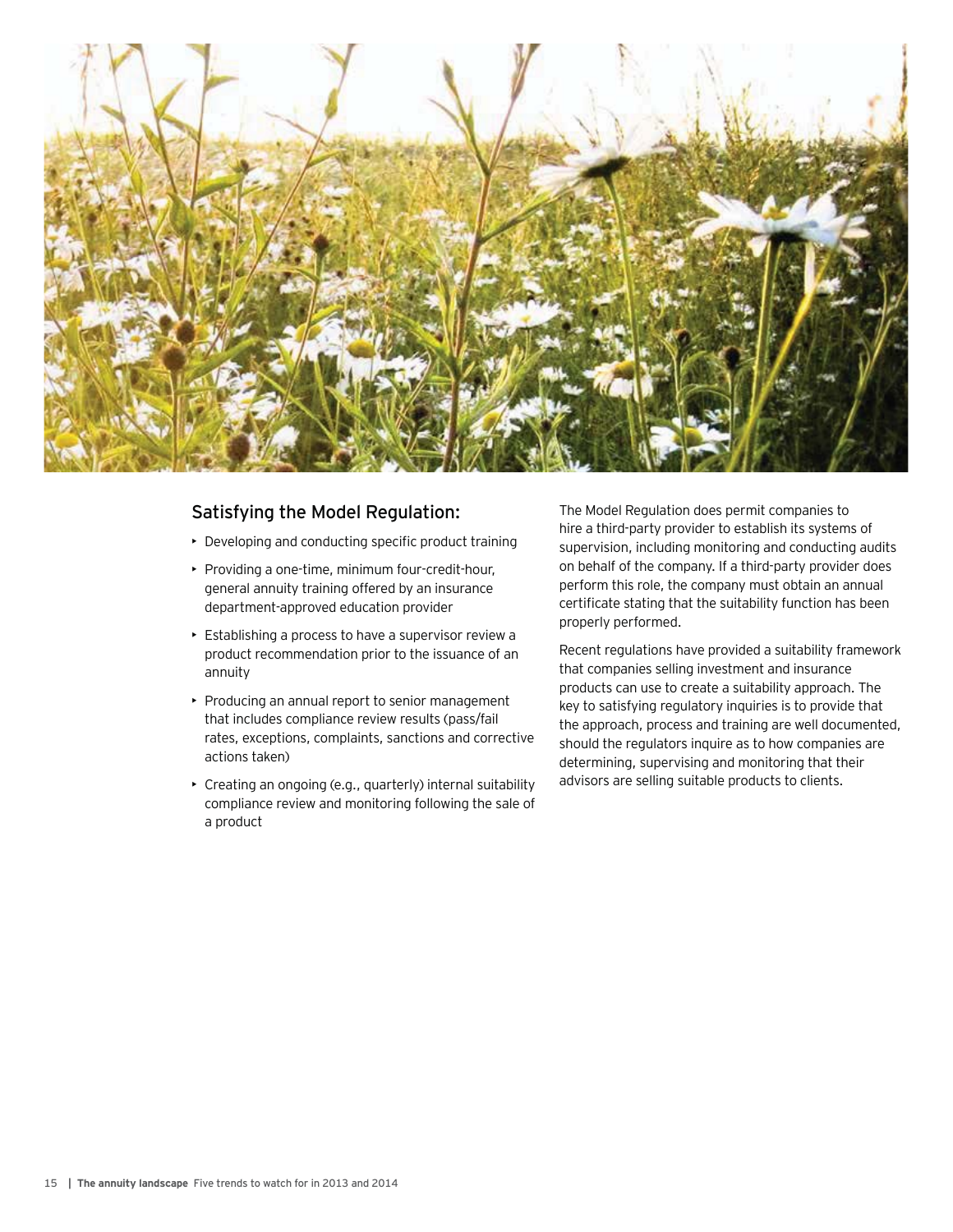**The industry will seek to achieve the optimal balance of what is best for the client, advisor and shareholder.**